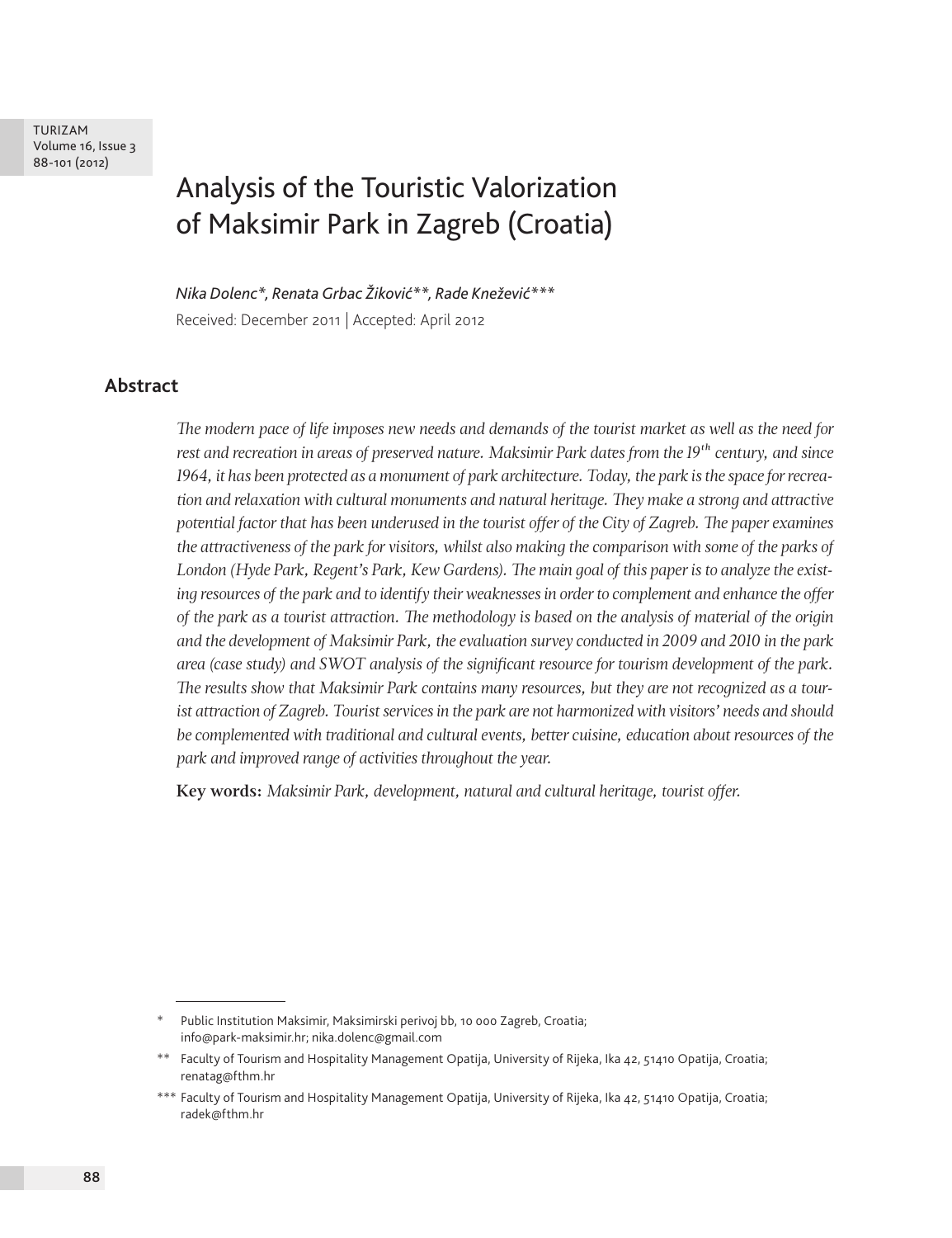# **Introduction**

Parks are included in the physiognomic structure of a city as a part of the area, and can, as such become a part of the city's recognizable identity. In this way, Kew Gardens or Hyde Park present a part of London's identity, Bois de Boulogne or Bois de Vincennes have the same meaning for Paris, Central Park for New York, Rings for Vienna, and Maksimir and Zelena potkova for Zagreb (Bojanić and Šćitaroci, 1996).

Nowadays green areas inside city areas mostly consist of city parks, sometimes referred to as gardens or city greenery. Parks (lat. parricus; bounded area) are parts of a city or settlement that contain methodically installed and maintained vegetation and other functional and compositionally-formed facilities (Knežević and Dolenc, 2011).

Parks and gardens are an important part of green surfaces, and as such present a reflection of the culture of a certain time and the man's relation towards nature. Different traditions and influences of cultures of different nations have changed during the course of history, influencing the way that park surfaces are arranged.

As oldest parks we point out those dating from antique times, such as the parks of Persian kings that functioned as hunting grounds, the Eastern and Chinese Garden and the Hanging Gardens of Semiramis. While the Persian garden lasted until the  $7-8<sup>th</sup>$  century, it took on a new meaning with the spread of Islam. Islam adopted the garden form, but it imbued it with meaning and symbolism. Persian culture was absorbed by Islam and continued without apparent interruption. To the one it remained the paradise of the Koran; 'For them [the good] the Gardens of Eden, under whose shade shall rivers flow'; to the other a place for contemplation and conversation, where the body and spirit were in repose and the mind liberated from preconceptions. (http://project.eghn.org/downloads/EGHN\_Story%20of%20gardens). Their significance comes from the fact that their role was to bring people closer to nature by creating a sensation of pleasure and harmony (Knežević and Dolenc, 2011). The beginnings of park architecture, as one of the most important branches of public green surfaces arrangement, are linked to ancient Romans in western culture, when they appeared as public gardens. In the Middle Ages<sup>1</sup> these are regular geometrical gardens that contain both orchards and alleys, as well as bathing pools, and can be found in France and Italy. Further park development tendency stretches through renaissance<sup>2</sup> (gardens have regular shapes and smaller dimensions, Belvedere gardens in Vatican, renaissance gardens in Dubrovnik, gardens of the Villa Medici in Castellu near Florence can be set as examples), the baroque<sup>3</sup> (examples being regular French gardens such as the park next to Versailles, and English natural gardens based on bringing nature closer to people, that do not use strict geometrical forms and symmetries, but apply organic forms such as in Hyde Park in London, park Ribnjak in Zagreb), classicism and historicism through the  $19<sup>th</sup>$  century (Zelena potkova in Zagreb). Only in the second half of the 19th century garden architecture gets an important role in urban planning in Paris. Parks are

<sup>&</sup>lt;sup>1</sup> The Middle Ages was a period of 5 to the 15th century in which the course of development of feudal society, a change in its economic, political and cultural life can be traced through early (5th - 11th century), developed (11th - 13th century), and late middle age (13 - 15th century) (Brandt, 1995).

<sup>2</sup> The Renaissance (French Renaissance - revival, renewal) period in European culture from the late 14th until the 16th century Features: renewal of the spirit of ancient culture, the flourishing of new art forms, the development of science and philosophy of individualism. High Renaissance in the 16th century (Cinquecento) (Pischel, 1969).

<sup>3</sup> Baroque is a style of European art from the late 16th to mid 18th century (comes after Renaissance and develops the Rococo, it lasts until the appearance of classicism), decorative, luxurious, flamboyant detail, restless forms and expressions with many contrasts of light and darkness (Anić et al., 2004,249).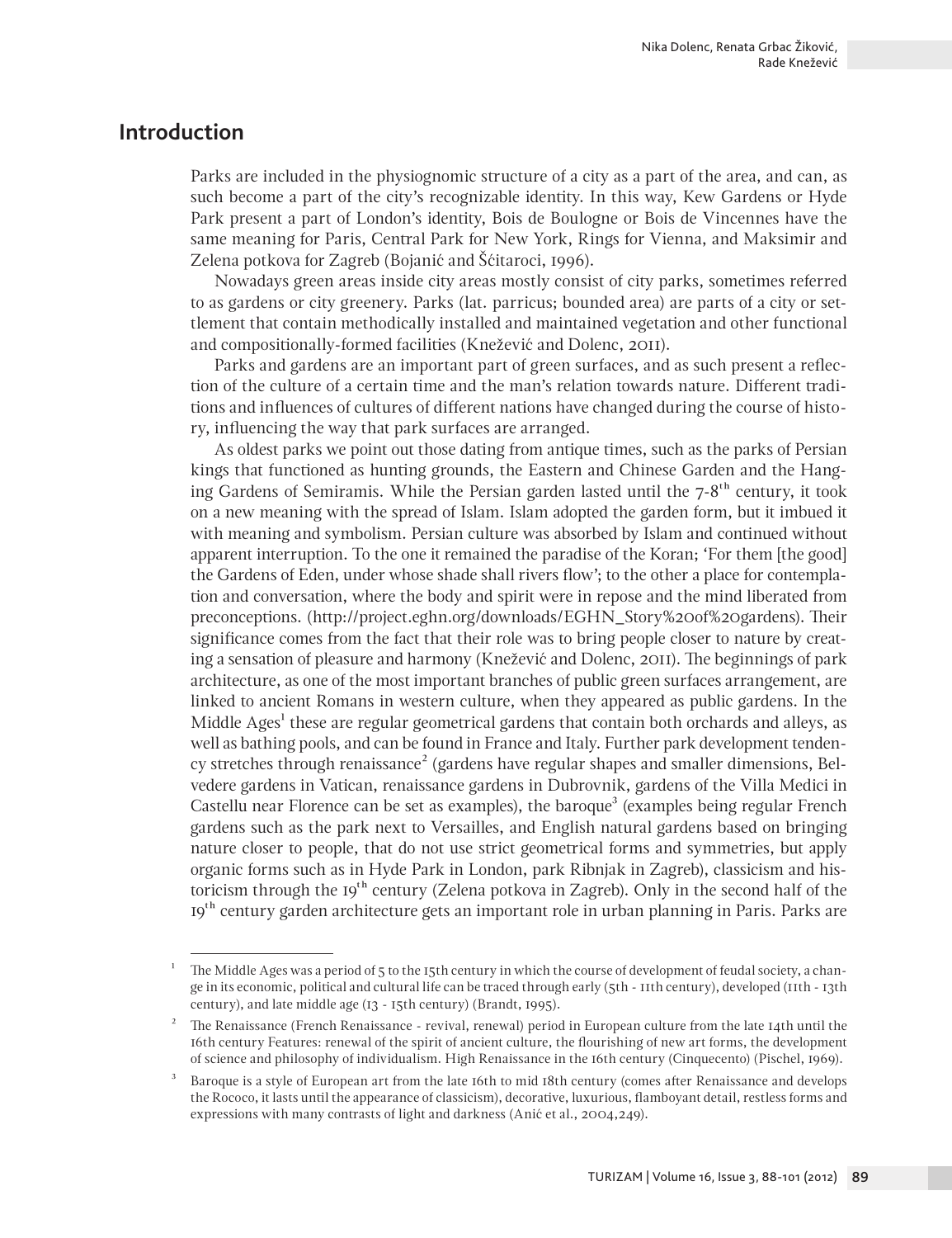pillars whose function is to improve the quality of life in cities, and at the same time they play a significant role in the city's ecological sustainability, since they have a direct impact on the reduction of the ecological footprint of urban population and an influence on microclimate modifications. Park often stand as a synonym for pleasure (Stiperski, 1997). Related to this, Butorac and Šimleša (2007) state that the goal of urban ecology is creation, preservation and restoration of opened green surfaces in a sustainable way. As a result of the ecological concept in planning landscape surfaces, the term city greenery (Vresk, 1990) appears in the second half of the 20<sup>th</sup> century, including all city surfaces that are green areas (trees, bushes, ground covers, perennials, season flowers, grass) (Knežević and Dolenc, 2011). Apart from organizing green areas within cities, increased attention is paid to raising the green belts around cities. Their main role is to prevent the cities from widening, but they also play a role in recreation and relaxation of the urban population (parks in the UK) .

Zagreb has a long tradition of park architecture and preserved park heritage. First green surfaces in Zagreb appeared during the Middle Ages in the form of hortulus-gardens of mixed purpose. Fruits, vegetables, medicinal plants and herbs, as well as vines were grown in them and they were maintained until the 19th century. Parks opened for public were erected at the end of the  $18<sup>th</sup>$  century (Maksimir Park was opened in 1794). In the 19<sup>th</sup> and 20<sup>th</sup> century erecting new parks followed augmentation of the city area and the increased number of city inhabitants. According to newer data (2010), Zagreb has a total of 31 parks that have a total surface of 4 000 ha. Among the most representative, along with Maksimir Park, are the parks of "The Lenuci Horseshoe "or" Green Horseshoe ". It is a collective name for a sequence of seven squares that along with the parks and green areas (such as the tripartite framework) border the district of the Lower Town. Zagreb park "Maksimir falls under the category of distinguished romantic gardens. It is the most significant object of garden architecture in Croatia, a monument to park architecture, a cultural-historical monument and one of the symbols of Zagreb "(Butorac, Šimleša, 2007).

The topic of park development architecture, their fields and significance for certain city areas has been pursued by various authors, including Butorac and Šimleša in their work "Green hearts of cities – The importance of gardens in urban areas", Grgić in his work "Gardens of Split – Genesis and development of city garden architecture", Paul F.J. Eagles in his work "International Trends in Park Tourism", M. Walls in his work "Parks and Recreation in the United States", and the report "The use of public parks in England 2003" published by English Heritage, Sport England, and The Countryside Agency .

Nowadays the problem of park utilization and development has been awakened through several aspects of selective tourism (eco-tourism, adventurous tourism and nature based tourism). Park tourism development under the stated branches of selective tourism is very significant. Ecotourism is a form of tourism that involves visits tonatural and unpolluted environment, especially of areas with a certain degree of environmental protection (Blažević and Knežević, 2006). It includes 7-10% of total world tourism demand. Adventure tourism, combining physical activity, cultural exchange or interaction with nature and engagement (http://www.slideshare.net ) has a recorded growth rate of 8%. Nature based tourism has an annual growth rate of 10-30%, is based on the idea that travels are undertaken mostly or only with the goal to enjoy nature's attractions and to get involved in various outdoor activities such as bird watching, mountaineering and fishing (http://www.travel-industry-dictionary. com/nature-based-tourism.html).

However, regardless which aspect of the theme field of park tourism in the Republic of Croatia is studied, it is insufficiently elaborated, which can be concluded based on the lack of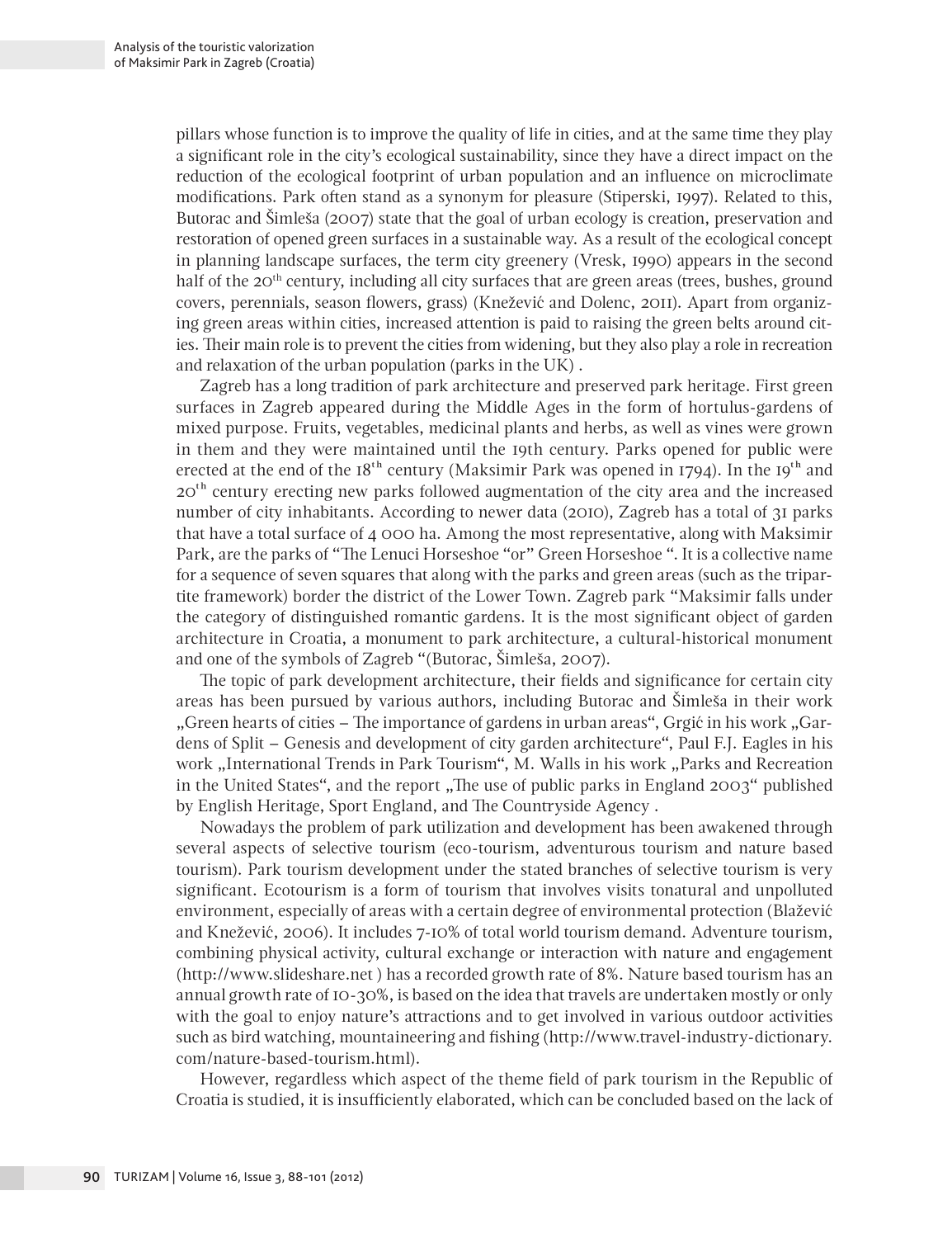papers on this topic. The goal of this paper is to analyze the existing resources of Maksimir Park (both natural and social) and to induce further research.

#### **Methodological framework**

Work methods include documentation analysis (analysis of the existing literature, Internet sources and former studies, analysis of the history of park origination, history of Zagreb horticulture, Maksimir Park history, its development and manners of utilization).

Field research methods have been conducted directly when visiting the parks of England and the parks of the City of Zagreb. Touristic infrastructure and suprastructure have been evaluated, as well as the manners and customs of space exploitation. Field research included the method of visitors' evaluation of Maksimir Park. Research of the London parks mostly took place in Hyde Park, Kew Garden, while in Zagreb the research was undertaken in the parks Maksimir and Zelena potkova. The research was conducted both during working days and weekends. Using the case study method, Maksimir Park has been studied as a touristic resource of the City of Zagreb.

Research on visitors' needs, expectations and satisfaction with the offer of the park was conducted in 2009 and 2010 using questionnaire evaluation method. Representative pattern involved people chosen by random selection method. A total of 120 visitors' evaluationswas done, out of which 111 were processed, as nine questionnaires were inadequately filled out. The goal of the research was to achieve a better understanding of the demand and the advancement of the offer so that it would meet the special requirements of the park with a purpose of its further development. The paper includes SWOT analysis of resources significant for the development of the park tourism, in order to obtain a better insight into the current situation and the possibilities of further advancement of the offer of the ark.

#### **Development of Maksimir Park**

Park heritage of Zagreb consists of works of the 19<sup>th</sup> century landscape architecture. In places where the town fortifications stood, gardens, parks and walkways were built. Some were built on private land and later converted into public city parks. The majority of gardens and parks from the first half of the 19<sup>th</sup> century do not exist anymore, while some, such as Bishop Pond park, were later transformed; a few have been preserved, but their current condition is poor. Walkways also arise in the 19th century. The first regulated public walkway in Zagreb was the South Promenade (now Strossmayer's walkway), founded in 1813.

Maksimir Park was built on the rear southern foothills of Medvednica at the end of the  $18<sup>th</sup>$  and the first half of the 19<sup>th</sup> century. It came to existence when the autochthonous forest of common oak and hornbeam was cleared. It is the first public park in southeast Europe, and one of the first in the world. At the time of emerging it was one of the most important park accomplishments of Austro-Hungarian Monarchy.

The founder of Maksimir Park the bishop of Zagreb, Maksimilijan von Vrhovac de Ehrenberg et Rakitovec (1752 - 1827). The Bishop Vrhovac had the idea to build a park in baroque (French) style. Witnesses of the style are three radial paths, shaped as duck's foot, and made during his time, as it was one of baroque characteristics of a park. Paths constructed by the Bishop Vrhovac in the park are still visible today, and one of them is the main straight axis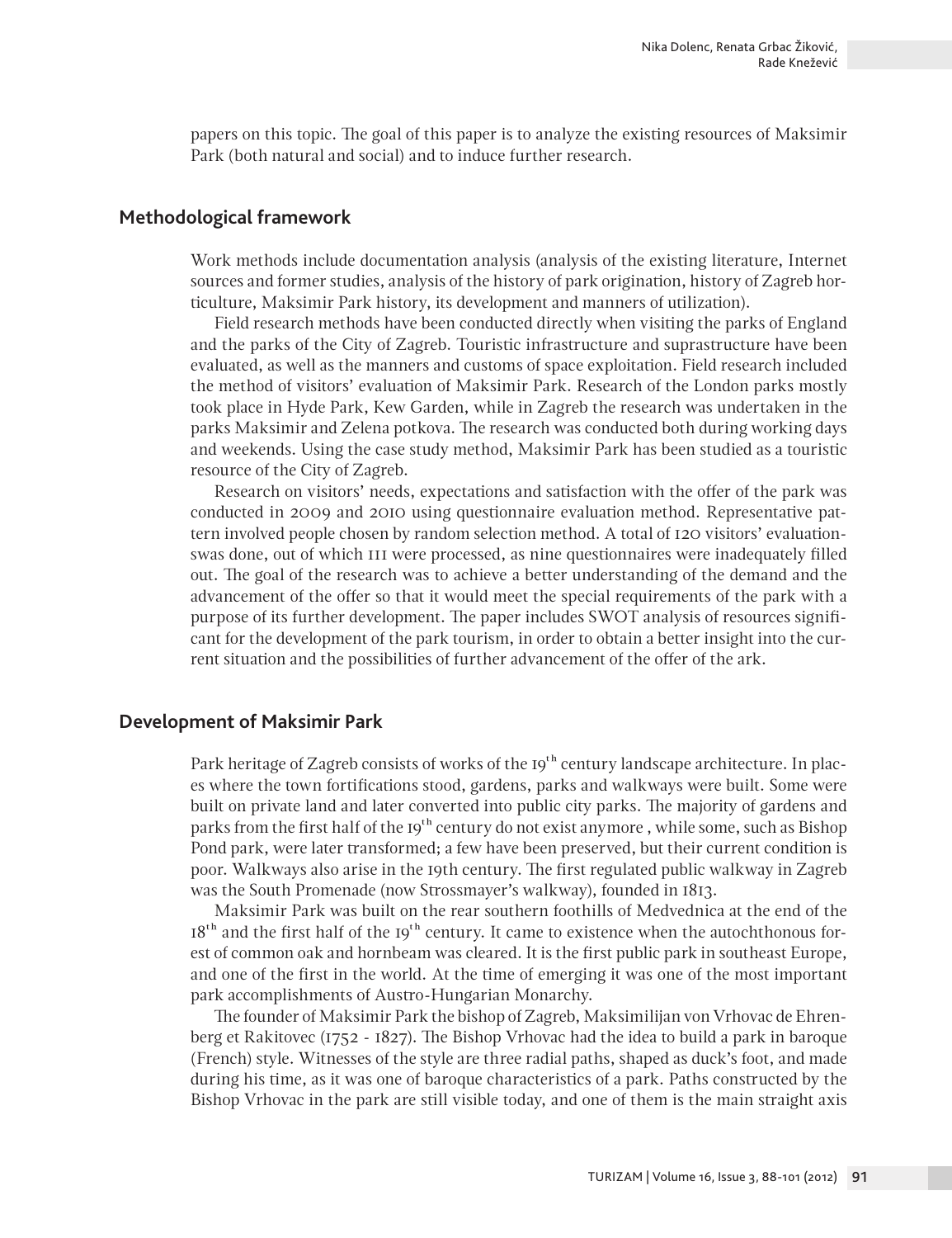of the alley from the main entrance (portal) all the way to the bottom of Vidikovac. Maksimir Park was ceremonially opened for public on Aprli  $24<sup>th</sup>$  1794. It was named Maksimilian's peace or shortly, Maksimir, after its founder.

After the death of Bishop Maksimilijan Vrhovec, Bishop Aleksandar Alagović (1760- 1837) continued with the work on building Maksimir Park. He abandoned the initiative idea to form the park in baroque style and began opening and forming meadows and individual park complexes.

After his death the work on the renovation of the park was continued by Archbishop Juraj pl. Haulik de Varallya (1788-1869) who hired a group of expert Austrian artists that built emperor's parks in Laxenburg, Schönbrunn, Hetzendorf near Vienna. Head of the group was an expert landscape architect of emperor's gardens, Michael Sebastian Riedl (1793- 1872). The other artists were: Franza Schücht, Leopold Philipp, Franjo Serafin Körbler, Joseph K äsc hmann, Antun Dominik Fernkorn, Anton Kothgasser and at that time, young architect Bartolomej Felbinger. Umbrella pavilion (today in its place we can find Mogila<sup>4</sup>), Bellevue pavilion, Public temple (today in its place we can find St. Juraj's chapel constructed in 1863), Glorieta pavilion, Echo pavilion, Fisherman's cottage, Peaceful cottage, Dutch cabin, Swiss house (1842), Gatekeeper's cabin (1847), Gazebo (Kiosk, constructed in 1843), and Tavern (today "Maksimilijan" restaurant constructed around 1860) were all contructed during that period.

In 1839 the name of the park was changed to Jurjaves in honor of Archbishop Haulika 1839, and after his death the park got its old name Maksimir back. Maksimir Park is designed in the stile of an English park. Natural difference of terrain altitude in the design of the park's composition was skillfully used to emphasize its plasticity, as well as alternation of vast meadow areas with forest belts, and decorative plantations, which is its exceptional design value and characteristic.

Maksimir Park was protected for the first time in 1948 when it was proclaimed to be a natural curiosity, together with the area of grange, arable land and forest in total area of  $316$  ha<sup>5</sup>, by the Resolution of former Ground institute for protection of natural curiosities in Zagreb. Today Maksimir Park is protected as a monument of park architecture by the Nature protection law (since 1964) and as a cultural asset by the Law on protection and preservation of natural assets, and is registered in the Registry of cultural assets of Republic Croatia (http://www.park-maksimir.hr ).

Maksimir Park is managed by the public institution "Maksimir" established in 1994, the City of Zagreb being its founder and owner. Therefore, the park is financed from the budget of the annual financial plan of the city. The remaining funds are gathered on the basis of par' rented spaces to the restaurants and kiosks, the share of renting boats and bikes

<sup>4</sup> Mogila is a kind of a monument-hill built in 1925 for the occasion of commemorating the one thousand years of Croatian kingdom. Mogila was designed by Aleksandar Freundenreich, and built by Croatian hawkers association as a memorial of III Croatian all-hawkers rally held in occasion of this historical jubilee. It was placed on the location where Umbrella pavilion used to be. It was constructed from lumps of soil brought from 155 different Croatian locations where significant events occured during thousand years of Croatian history. Items from Croatian historical heritage were buried in the base of the hill, significant books, newspapers, periodicals and memorials of all hawkers association, that participated in construction of Mogila. Description of the place and historical significance that happened in places where the soil for Mogila was taken from is recorded in the memorials (http://www. park-maksimir.hr/Maksimir\_hr/Maksimir\_znamenitosti2.htm ).

<sup>5</sup> The size of the park is now 316 hectares, which is almost like New York's Central Park, which has 340 acres and more than double London's Hyde Park with 142 acres (http://www.park-maksimir.hr/Maksimir\_hr/ Maksimir\_o\_parku.htm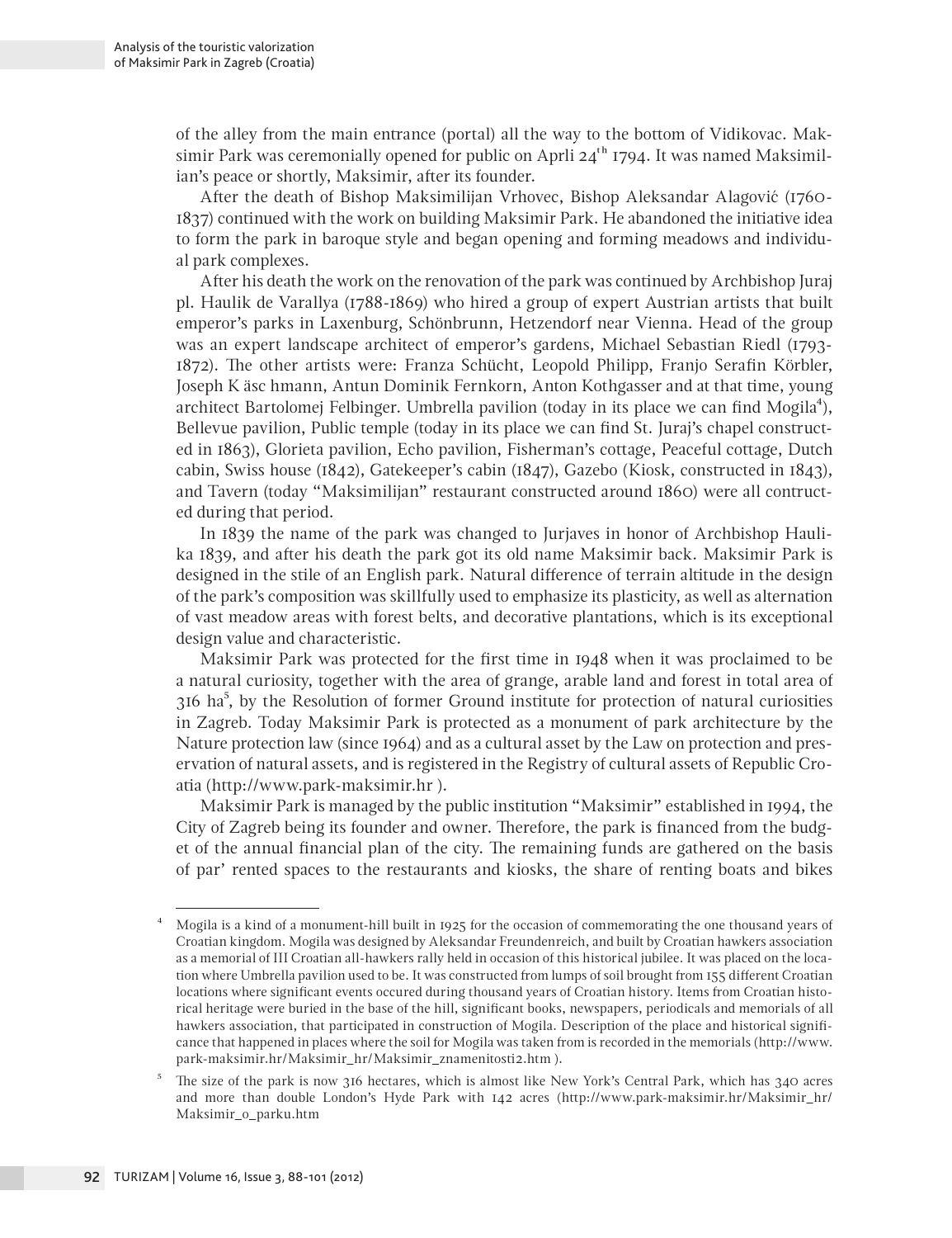because entrance to the park is free of charge as are individual tour arranged facilities within its premises. Apart from Maksimir Park as a whole, certain cultural properties are also protected: the new mansion Bishop Haulik, Gatekeeper's lodge, Echo Pavilion, Gazebo, Swiss House, the obelisk, the chapel of St. George, Bishop Haulika mansion, outbuildings of Haulik's mansion, silk factory, and beehives. Natural attractions of the park consist of woods, meadows, lakes and streams which are important habitats for many plant and animal species, thus contributing to biodiversity. Preserved centuries-old oak trees have particular value. More than a hundred species of birds, some of which are significant hole-nesting birds<sup>6</sup>, have been sighted in Maksimir Park. Other species associated with old trees, like squirrels and some species of bats, or globally endangered animals are also significant. Parallelly with the growth of modernization and urbanization of the society, the impact of the park on the quality of life in the city (microclimatic impact, ecological footprint, health function) is more and more recognized.

Tnks to the natural and social heritage, and its distribution in the park, there are three distinct zones made based on the number of visitors. The total number of visitors to the park was obtained on the basis of the number of tickets sold for the Zoo in 2009 and increased by the number of visitors by the method of observation, and amounts 1300.000 visitors. The mentioned zones are: zone of intensive visiting, zone of recreational visiting and zone of multi-purpose use.

Zone of intensive visiting includes the historic core of the park located within the most protected cultural objects. It is visited by 85% of the total number of visitors. Among the protected cultural objects are the Gatekeeper's lodge, Echo Pavilion, Gazebo, Swiss House and Chapel of St. George, and many monuments and sculptures (Obelisk, Mogila, Neapolitan fisherman).

Gatekeeper's cottage was built in  $1847$ , and today it represents the home of the Information Centre of the park.

Echo Pavilion is the only preserved pavilion in Maksimir Park, also known as Lantern-Temple, constructed after 1840. Its attractiveness to visitors in addition to the physiognomy comes from the fact that it successfully duplicates and rejects sounds, which creates a special acoustic experience for its visitors. Public institution "Maksimir" renovated the pavilion in 2001.

Gazebo (Viewpoint) also known by the name Kiosk, was constructed in the period from 1841 to 1843. It is the most notable object, 17 m tall, with paths branching from its center. Main parties of the park are grouped around it. Its tourist function is self explanatory, as its name is viewpoint. Public institution "Maksimir" renovated the Gazebo in 2002.

Swiss house known as Tyrolean house, as well, was constructed in 1842. Haulik's salon gives a special value to the house, made of wooden plating and richly carved baroque ceiling. Windows and balcony doors are decorated with 12 stained-glass windows with scenes from Swiss and Tyrol landscapes after which the object was named. Exhibition about the history of Maksimir Park and information point are located in the salon. The exhibition was set by the Public Institution "Maksimir", and for park visitors the entrance is free (http://www. park-maksimir.hr/Maksimir\_hr/Maksimir\_kulturna\_bastina.htm).

<sup>6</sup> In the Maksimir Park, a population density of middle spotted woodpecker (Dendrocopos medius), an endangered species in Europe, is one of the largest in the world (http://www.park-maksimir.hr/Maksimir\_hr/Maksimir\_o\_ parku.htm ).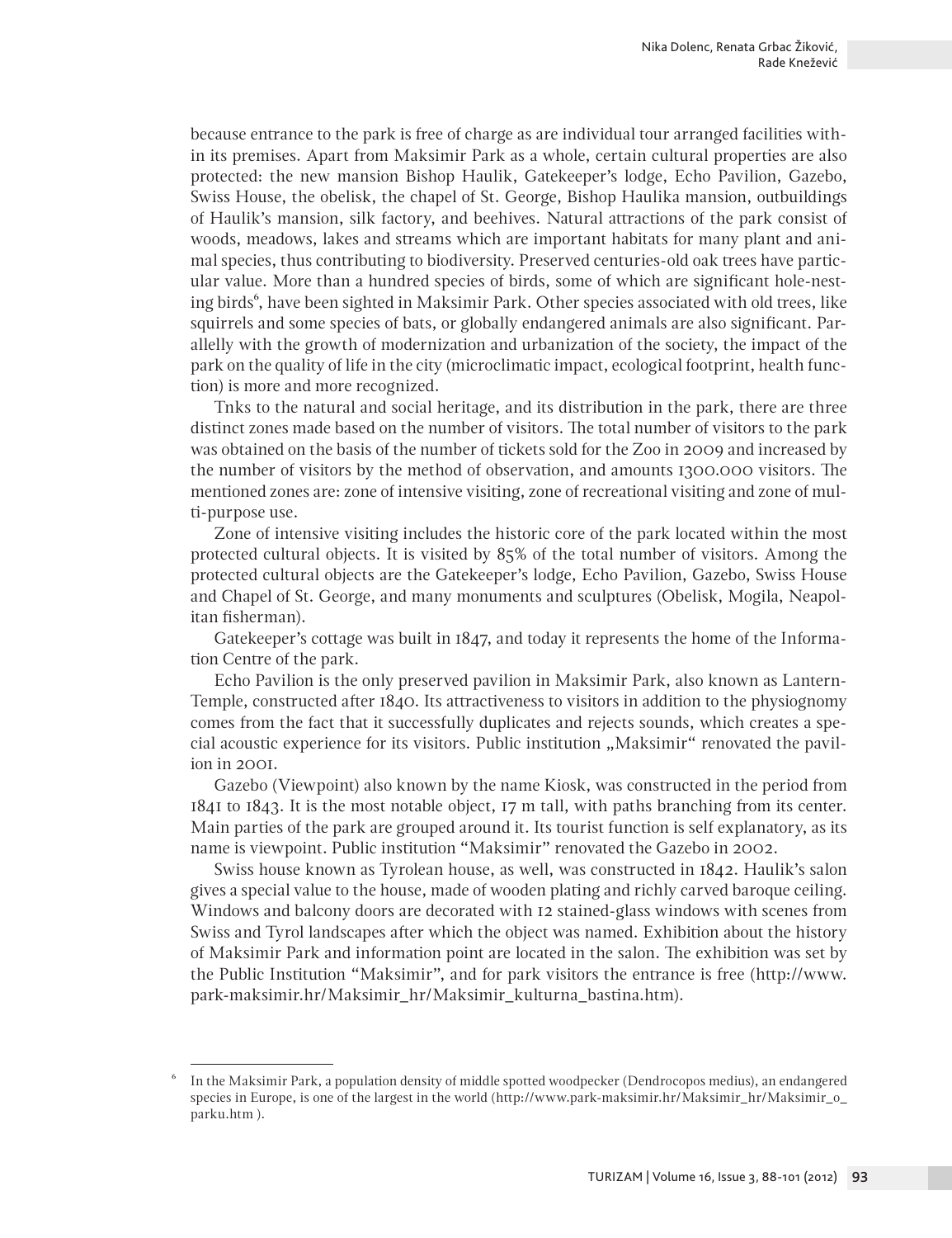In this zone there are restaurants (Maksimir restaurant, catering facilities Viewpoint and Swiss house), the administration building of the Public Institution "Maksimir" and the Zoo which was established in 1925. Within the zone there are two playgrounds, and first, second and third lake, out of five. Due to the diversity of the offer, this area records great frequency and interest of visitors. Its purpose is receiving visitors and providing the informative and educational content, as well as recreation and entertainment. The main avenue leading from the main entrance toward the Gazebo records the highest frequency of visitors on weekends as do the areas around the Gazebo and the Swiss house.

Catering in the park is reduced to the restaurant "Maksimir" where one can taste traditional dishes, and two catering facilities located in Swiss house and the Gazebo where only drinks are served.

Zone of recreation includes most of the forest community of Maksimir Park, and the fourth and the fifth lake. The path leading to the fourth and fifth lake records a much lower frequency of people, only 15% of visitors. These trails are mostly used by athletes, cyclists or hikers (in pairs). This zone is intended for reception of visitors of all structures with special emphasis on recreational use, hiking and cycling.

Zone of multiple-use includes the area of the park, which is used for various purposes and is not meant for visitors, although it is integral part of the park. This area belongs to the parish house of St.. Jerome, the area of Agriculture and Forestry University of Zagreb, the area of the Police Academy, and a greenary.

The park, along with so far mentioned elements, offers complement the sport - recreational features. When established, the original purpose of the park was relaxation and recreation. Therefore, various sports events have been organized in the park (in 1853 first ice rink of Zagreb on the Lower (first) lake was opened ; in 1894 ski courses were organized, in 1923 at the Lower (first) lake the first international swimming and water polo match was held; in 1931 the first golf course in the Republic of Croatia was set, the competitions in rowing and international cycling races were held) (http://www.park-maksimir.hr). Possibilities that the park today offers to the visitors, thanks to its groomed trails and meadow areas, in terms of sport and recreation, relate to walking through the park down the groomers, Nordic walking, jogging, cycling, rowing boats at the Third lake, and for the youngest there are two modern playgrounds. Members of Athletic club "Veteran," Huck Finn Adventure Travel, Scout group "Maksimir", orientation Club "Maksimir", Mountaineering Association Zagreb and Zagreb Association for sports recreation "Sports for All" conduct their activities.

Public institution "Maksimir" improved the offer of the park by managing and organizing educational programs meant for children (usually school groups).

The synergy between natural and social elements that are the touristic offer of the park, is not used enough for the promotion of tourism in Zagreb. The website of the Zagreb Tourist Board shortly points out some sights of the park, but does not offer any contact information directly from the Public Institution "Maksimir" nor information about directions to the park. On the website parks are mentioned as an attraction, and in recent years are partly involved in travel programs of sightseeing, but this is primarily related to the parks of "Green Horseshoe" that are the part of the city's cultural identity. Maksimir, in this respect, has not been sufficiently recognized nor affirmed as a tourism resource rich in content and, therefore, isn't in adequate measure included in the tourist offer. For this reason, the Public Institution "Maksimir" from 2011 began to develop its cooperation with the Zagreb Tourist Board with the aim of better tourist valorization of the park.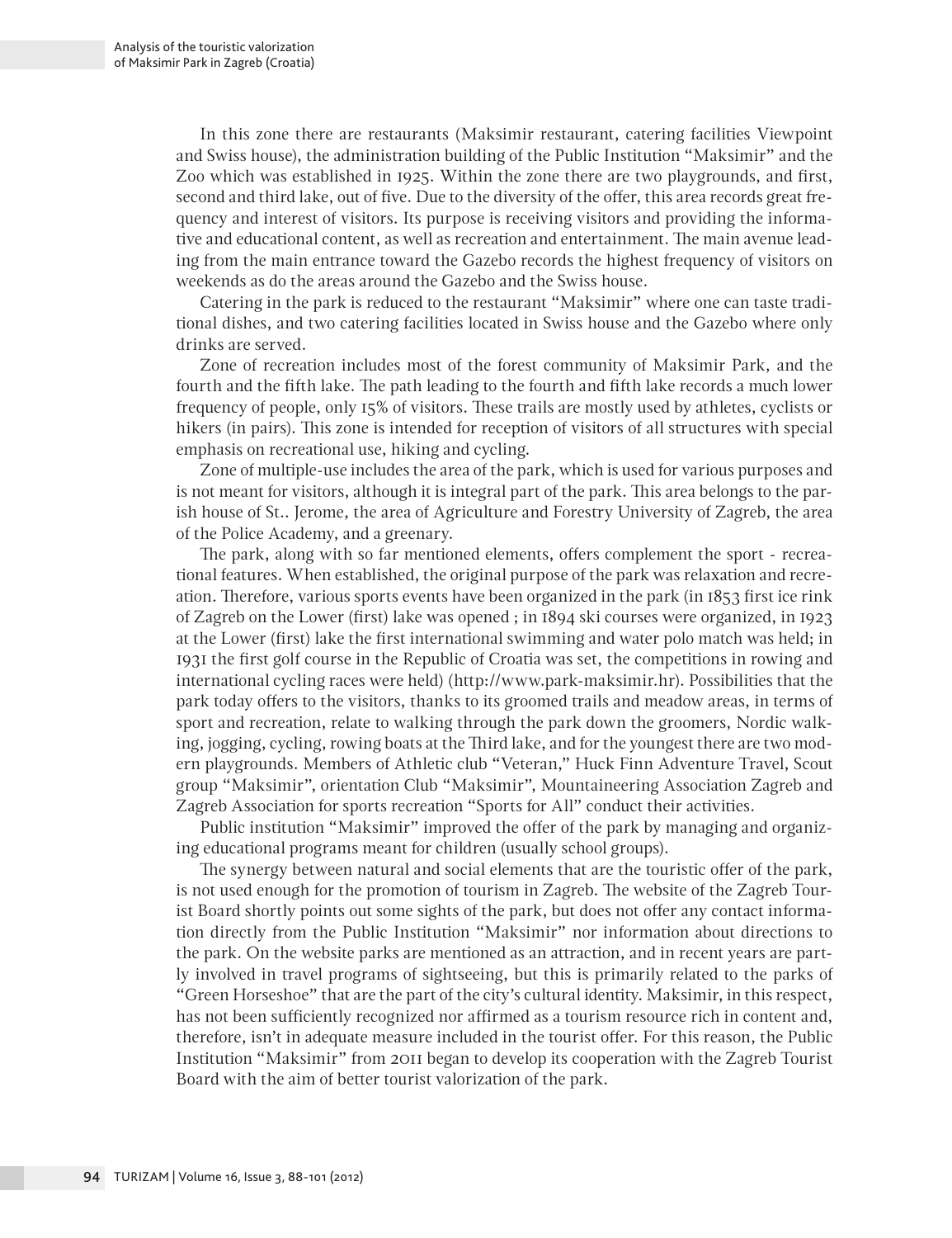### **Analysis of the tourism resources of Maksimir Park**

The modern lifestyle involves less physical work and movement and growth of urban population in the world. This is the influence of the transition process marked by modern life conditions (computer technology, diet, imbalances in the growth of population and infrastructure of the city) and less work places for physical labor.Lack of physical labor that was present in the past has lead to low physical activity among people. By visiting parks and recreational venues, people can compensate for the lack.

The average visitor who visits Zagreb parks is aware of his or her position, comes to the park for a reason and knows quite little and about contents of the park. This can be seen from the summary of survey results.

Empirical data about the visitors of Maksimir Park were collected using survey research. This research is the part of a larger project.

The questionnaire requested the respondents' opinion about issues, which provided for the following information:

- The frequency of movement of visitors and their commitment to a recreational site
- • Establishing the ecological quality of areas where people gather
- Identifying ways of recreation and relaxation of visitors

The aim of evaluation is to obtain basic information about the visitors, their behavior, evaluation and motivation of their arrival to the park, activities and services are estimated, as are certain strengths and weaknesses in the tourist offer, and the effectiveness of promotion and the ability to access the park were evaluated.

The results of the analysis of the questionnaire shows the structure of visitors according to age and gender. 63% of the visitors were women, according to age the most frequent, 39%, was the group between 10 and 29, then, 31%, was the group between 30 and 59, and almost equally was represented the age group of 60 or older, 30%.

The availability of the park to visitors is presented in Figure 1 which shows that visitors often come to the park on foot  $(42\%$  of the respondents); the distance between the park and the city center is a 30-minute walk. Visitors also arrive by car (in 32% of the cases) because there are two parking lots in the vicinity of the park, in the system of the third charging zone<sup>7</sup> and their capacity is approximately  $550$  parking spaces. Public transport in the structure of arrivals is represented by 24%, and bicycle with only 2%.

From the offered tourist services, materials and infrastructure of the park respondents have mostly (60%) used the services of the catering facility at the Gazebo.

When analyzing the quality of the content offered in the park, Gallery in Haulik's salon, restaurant in Swiss house, Info Center, and bicycle rental are given the highest grade. Restaurant Maksimir was given the lowest grade (Figure 2).

As the most attractive resources of the park respondents pointed out the untouched nature, the gallery of Haulik's salon in Swiss house and boats at the Third lake (Figure 3).

The activities that visitors usually enjoy in the park are walking (35%) and visiting of the gallery in Haulik's showroom (23%).

Visitors rate (low, medium and high quality) the quality of transport infrastructure in the park (access roads, bicycle and walking paths). The entire infrastructure has been evaluated by medium quality.

<sup>7</sup> Time use of parking at parking areas is limited in the first zone up to 1 hour, at second zone up to 2 hours, the third zone up to 3 hours (http://www.zgh.hr/default.aspx?id=38 )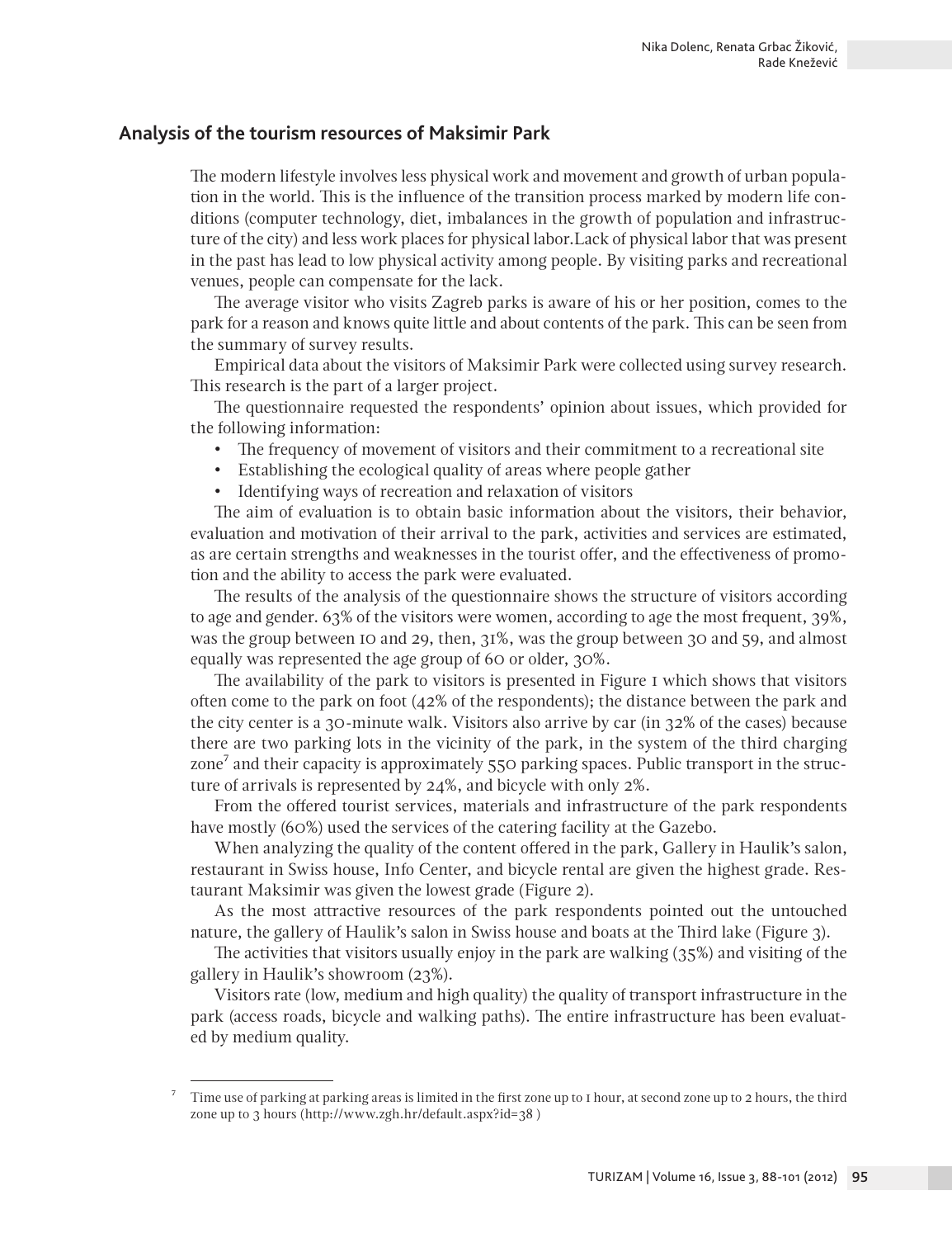

**Figure 1.** Availability of Maksimir Park to the visitors *Source: Authors' production*



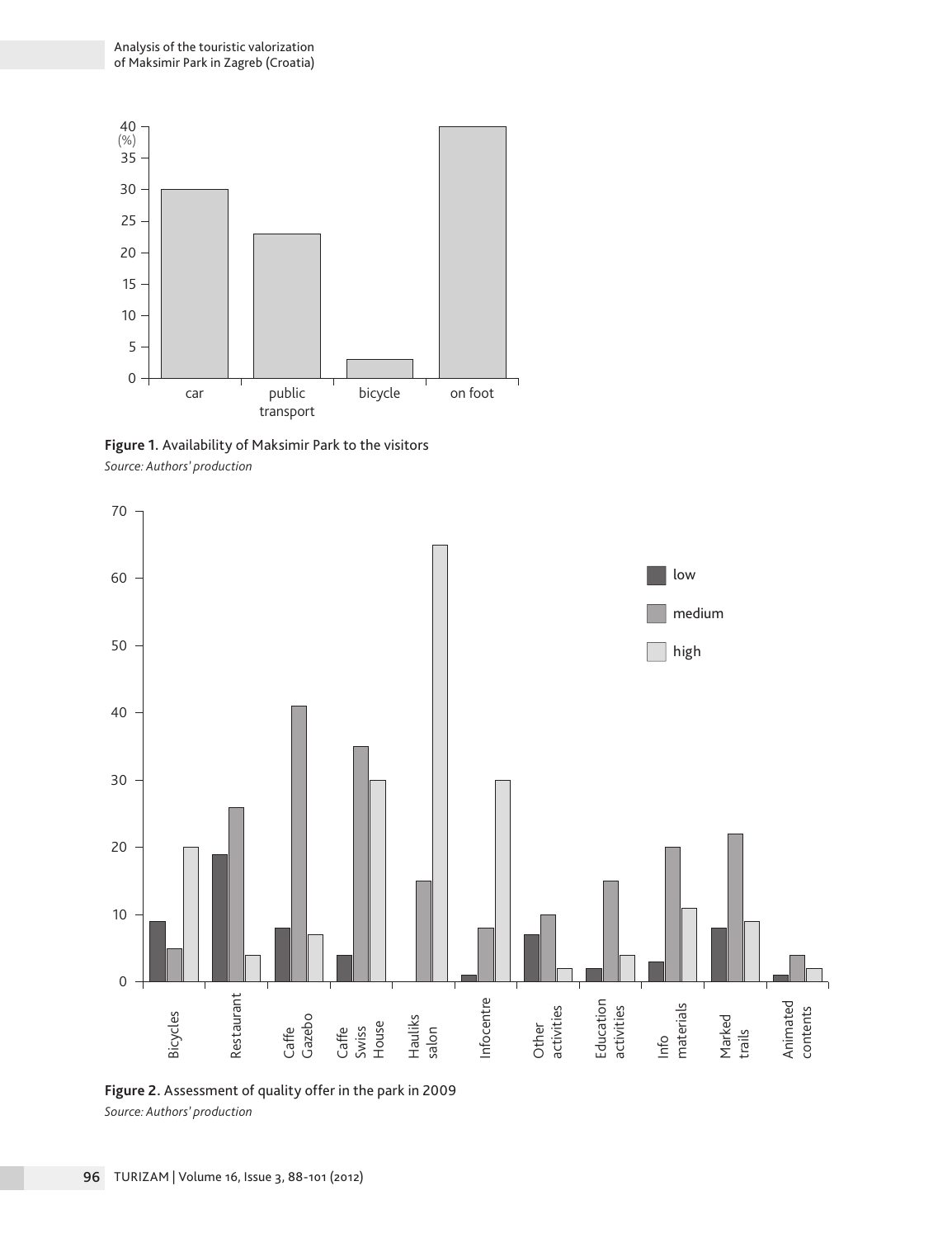

**Figure 3.** The most attractive resources to the park visitors in 2009 *Source: Authors' production*



**Figure 4.** The expectations of visitors from visiting the park *Source: Authors' productio*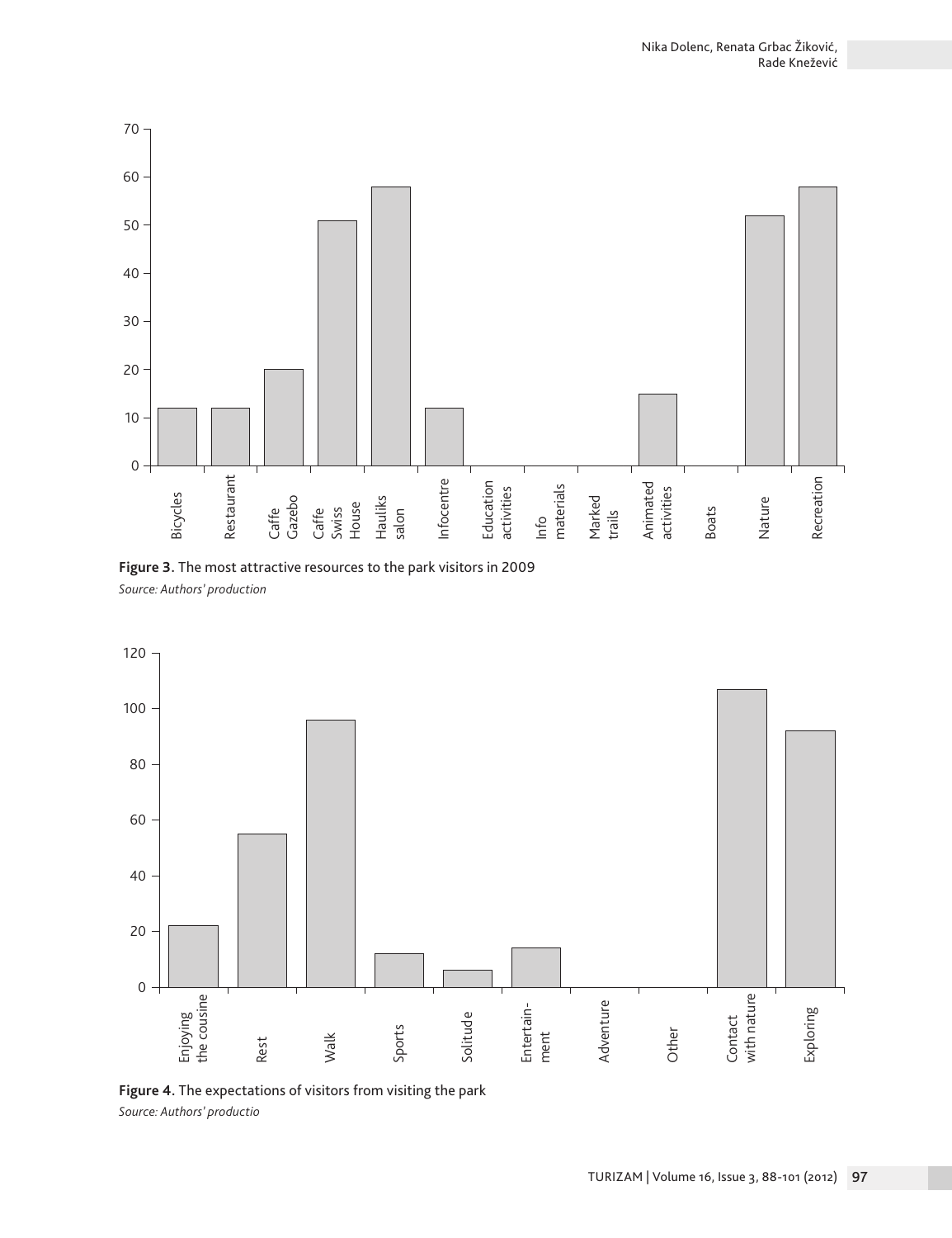

**Figure 5.** The frequency of arrivals of visitors to the park in 2009 *Source: Authors' production*

The motive for coming to the park is spending time in nature in 36%, then in 25% recreation, and finally, the need for peace and quiet in 19%. By coming to the park, visitors expect contact with nature and learning about its natural and cultural heritage (Figure 4).

Most of the visitors visit the park a few times a year, 38% (Figure 5) and usually spend two hours there (mainly because of parking fees). Other visitors come every day (18%) or weekly (18%), and once a month 16% of the respondents come.

During their stay at the park the visitors are usually (52% of respondents) are willing to spend 10-50 kn (0.60 – 1.30 euros) for the offered contents. In their opinion in order to improve the quality of offer, trails should be regulated and marked better, the contents of catering facilities would have to be completed and the content expanded by introduction of new activities to animate visitors.



**Figure 6.** Satisfaction of the visitors by arrangement of Maksimir Park *Source: Authors' production*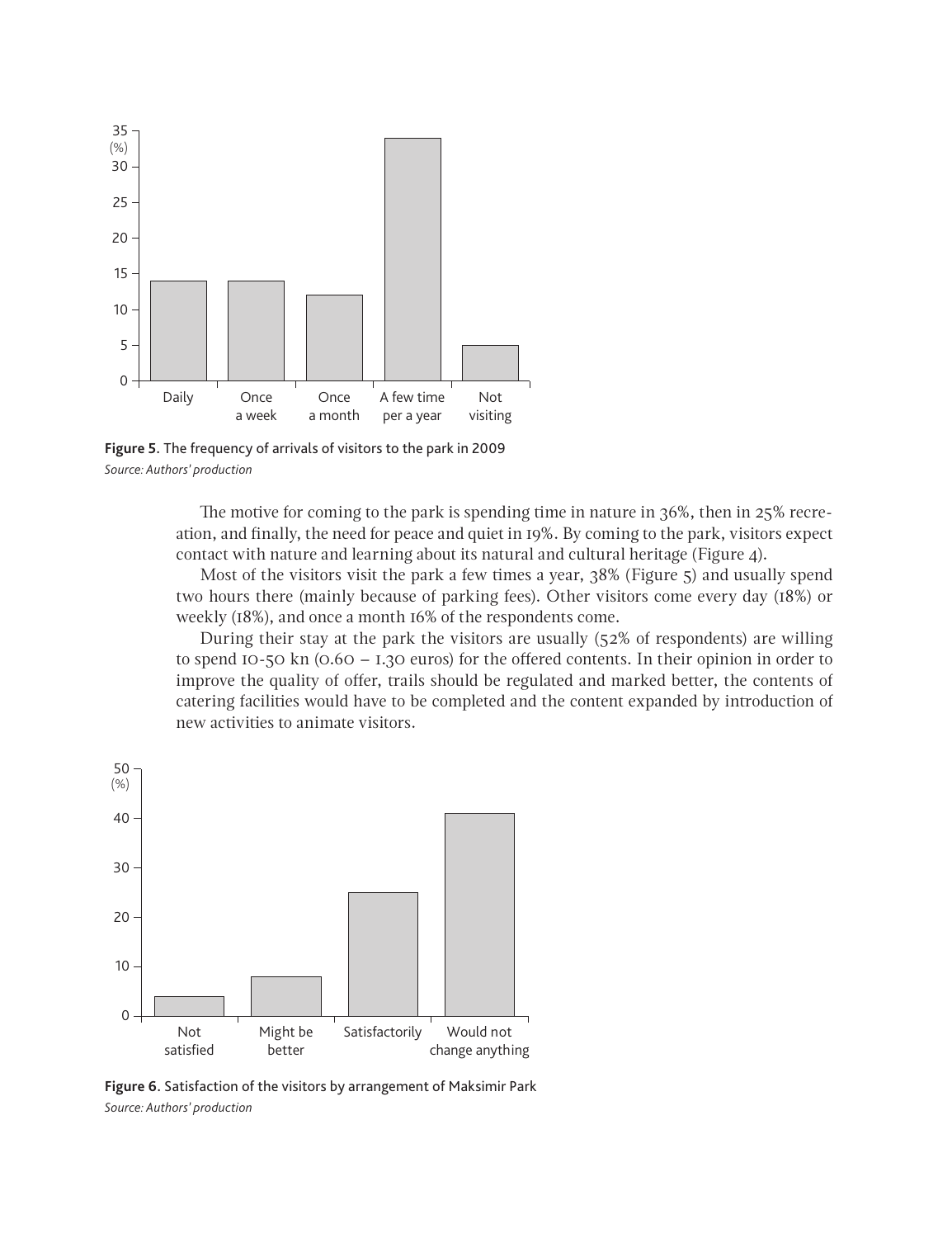The majority of the visitors are either satisfied by arrangement of the park (32%) or would not change anything which can be seen in Figure 6.

The survey results show that the park is almost equally interesting to all age groups, and that it is easily accessible (most visitors come on foot), but in spite of that only 36% of the visitors come to the park once a week or more frequently. Motives for coming as well as the most attractive resources have to do with nature (flora and fauna) and recreation, but also with the gallery in Haulik's showroom where it is noted that the visitors are interested in cultural elements that are not sufficiently involved in the offer of the park. Consumption is very low between 10 and 50 kn (0.60 and 1.30 euros), but one should note that the entrance to the park is free of charge as is the entrance to the gallery at Haulik's showroom which again suggests a modest cultural offer. As such, regardless of the variety of natural resources and the existence of cultural resources, Maksimir Park is not recognized as a tourist destination. For this reason it is necessary to regulate the monuments and their environment,set interpretive panels with information, and adjust working hours of cultural sights and promote natural and cultural heritage. It is necessary to create several traditional and cultural events aimed at the presentation of cultural and natural values and entertainment of tourists. It should be mentioned that the cuisine is very important, authentic food and beverage are component of the cultural and historical heritage. Also, the fencing of the park would create a precondition for the financial gain. Collection of symbolic fee for the entrance to Maksimir Park would ensure income and enable reconstruction and modernization. During the process of improving the offer, the quality should be taken into consideration, as well asthe ecological footprint of certain content on the park, as shown in the SWOT analysis (Table 1).

| <b>STRENGTHS</b>                                                                                                                                                                                                                                                                                          | WEAKNESSES                                                                                                                                                                                                                                                                                                              |
|-----------------------------------------------------------------------------------------------------------------------------------------------------------------------------------------------------------------------------------------------------------------------------------------------------------|-------------------------------------------------------------------------------------------------------------------------------------------------------------------------------------------------------------------------------------------------------------------------------------------------------------------------|
| - accessibility<br>biodiversity<br>- cultural heritage<br>different aspects of recreation<br>vicinity of the Zoo<br>- qualified personnel                                                                                                                                                                 | $-$ lack of extra content<br>- lack of marketing and promotional activities<br>lack of funds<br>$\sim$<br>parking charges, which limits the period of stay<br>land ownership status<br>-                                                                                                                                |
| <b>OPPORTUNITIES</b>                                                                                                                                                                                                                                                                                      | <b>THREATS</b>                                                                                                                                                                                                                                                                                                          |
| cooperation between public and private sector in develop-<br>ment<br>positive motivation connected to accession to the EU<br>hiring local employees<br>development of tourism throughout the year<br>- conversion of unused infrastructure<br>promotion of the Park as a recognizable tourist destination | - degradation of natural and cultural values because of exces-<br>sive tourist use<br>building the infrastructure of poor quality<br>-<br>- -slow bureaucracy and lack of cooperation among institu-<br>tions<br>lack of local initiatives<br>$\overline{\phantom{m}}$<br>disrupting the ecological balance of the park |

| Table 1. SWOT analysis of tourism characteristic of Maksimir Park |  |
|-------------------------------------------------------------------|--|
|-------------------------------------------------------------------|--|

*Source: Authors' production*

Results of field studies of English parks show that the urban horticulture is an essential element in creating a recognizable image of the city, urban identity and tourism, and what the City of Zagreb is missing. One of the characteristics of tourism in London are the Royal Parks, particularly those in the central zone of London, Hyde Park, then the neighboring, that creates a unified whole, Kensington Gardens and Regent's Park <sup>8</sup>at the northern end of central London. Closer to the center of town are smaller Royal Parks as Green Park and St. James's Park.

<sup>8</sup> In Regent's park is located Zoo.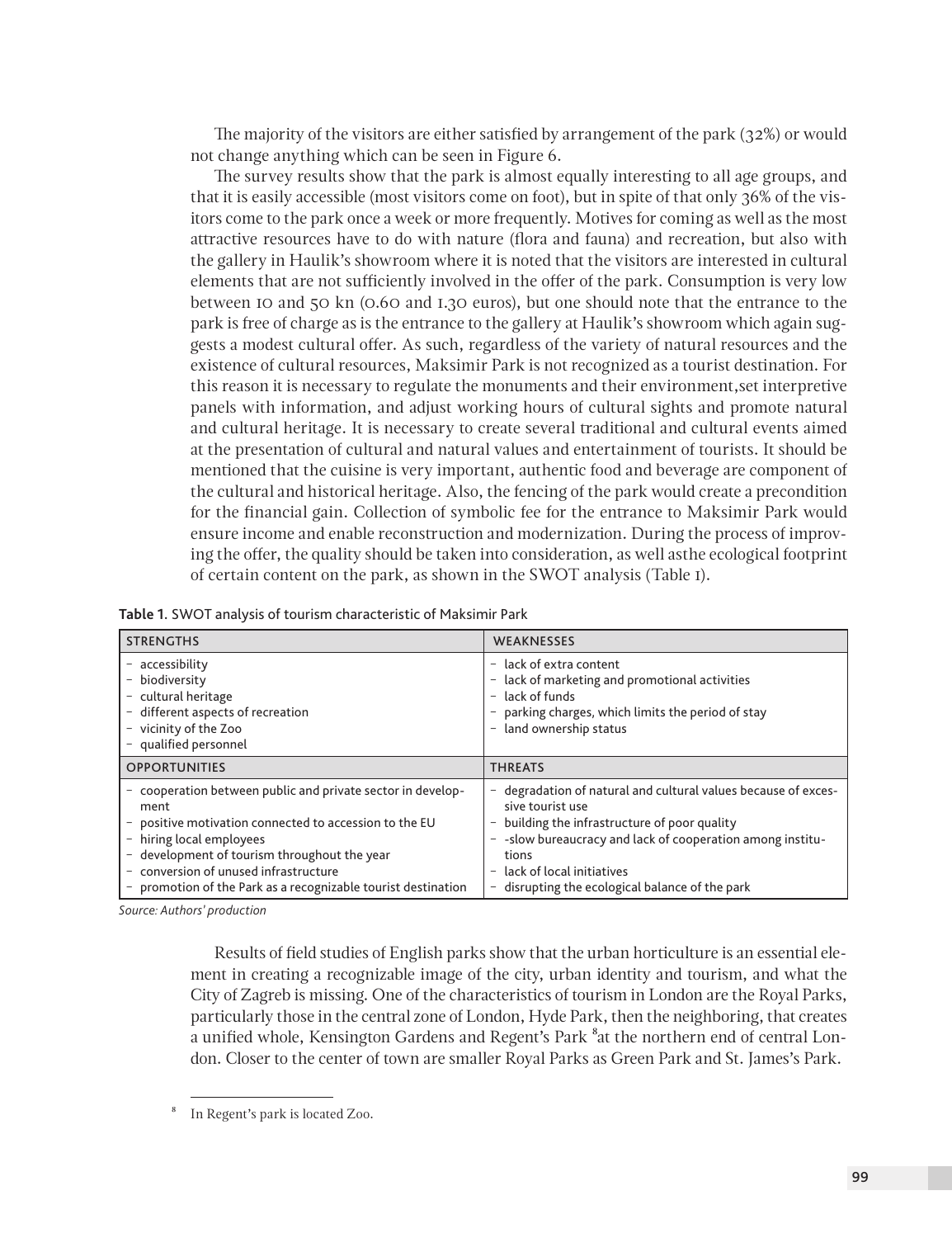Hyde Park is extremely popular for sport activities, and sometimes it is the host of outdoor concerts and various cultural and sporting events that lack in Maksimir. Several large parks are located outside the center, including other Royal Park, Greenwich Park to the southeast, Bushy Park and Richmond Park to the southwest, and Victoria Park to the east. The parks are fenced which makes the control within the park much easier. There are also several less formal semi-natural open spaces such as Hampstead Heath area of 3.2 km2 in north London, which includes Kenwood House, a popular location for the summer lake shore concerts of classical music as well as fireworks; a large number of tourists visits the park every weekend. In London, system of transport and tourism infrastructure is very well constructed and provides very good connections and easy access to parks. Each park has an attractive tourist suprastructure, which includes educational facilities and interpretative natural and cultural heritage, cuisine, variety of sporting and recreational facilities there to serve as entertainment for visitors. In larger parks, such as Hyde Park, people with disabilities or mobility problems can rent electric vehicles to facilitate moving within the park. Green and water areas in parks are used for tourist, educational and recreational purposes. Comparing the knowledge gained in English parks and other parks in the world (Guell in Barcelona, Schönbrunn, Austria), with the situation of utilization of Maksimir Park much weaker, and in some areas completely deficient utilization of natural and social resources has been noted. Maksimir usually serves to the citizens and a small number of tourists for dog walkingdogs in areas where it's permitted and for recreational sports. Other segments of the offer in Maksimir Park should be developed.

By doing the field research of Kew Gardens in London, one of the world-famous parks of natural features, it was evident that the combination of landscape architecture and tourism on the example of English parks means creativity, imagination, sensation and attraction. Attractions and facilities are related to modern trends and fashions of today. Content is constantly updated to make this park more attractive and prosperous. Some of these facilities are the Japanese garden and a Chinese pagoda with horses, carriages, horse trails, guard shifts on the horses, the modern children's playgrounds, toilet facilities, labyrinths, modern sculptures, catering, deck chairs by the shores of lakes and numerous other attractions, all in order to increase the fun and diversity of use.

Comparing these English parks with Maksimir Park deficiencies of its tourist attractions (the lack of content that animate visitors), are clearly visible but this can also be a good example of quality and a successful way to improve the offer in the park and take advantage of all potential resources.

#### **Conclusion**

Park architecture in Zagreb dates from the late  $18<sup>th</sup>$  and early  $19<sup>th</sup>$  the century. During this period Maksimir Park was designed and built. The awareness and the need to organize green areas such as parks, gardens, alleys, etc. that serve the residents for rest and recreation, existed even back then. From that time until today, Maksimir failed to improve its status to become one of the most recognizable symbols of the city of Zagreb, and has remained an area for passive recreation and relaxation. Such state does not respond to the needs of a modern man, not of the tourists coming from cultures that taught them to expect rich gastronomic, entertainment, educational, cultural, and animation contents.